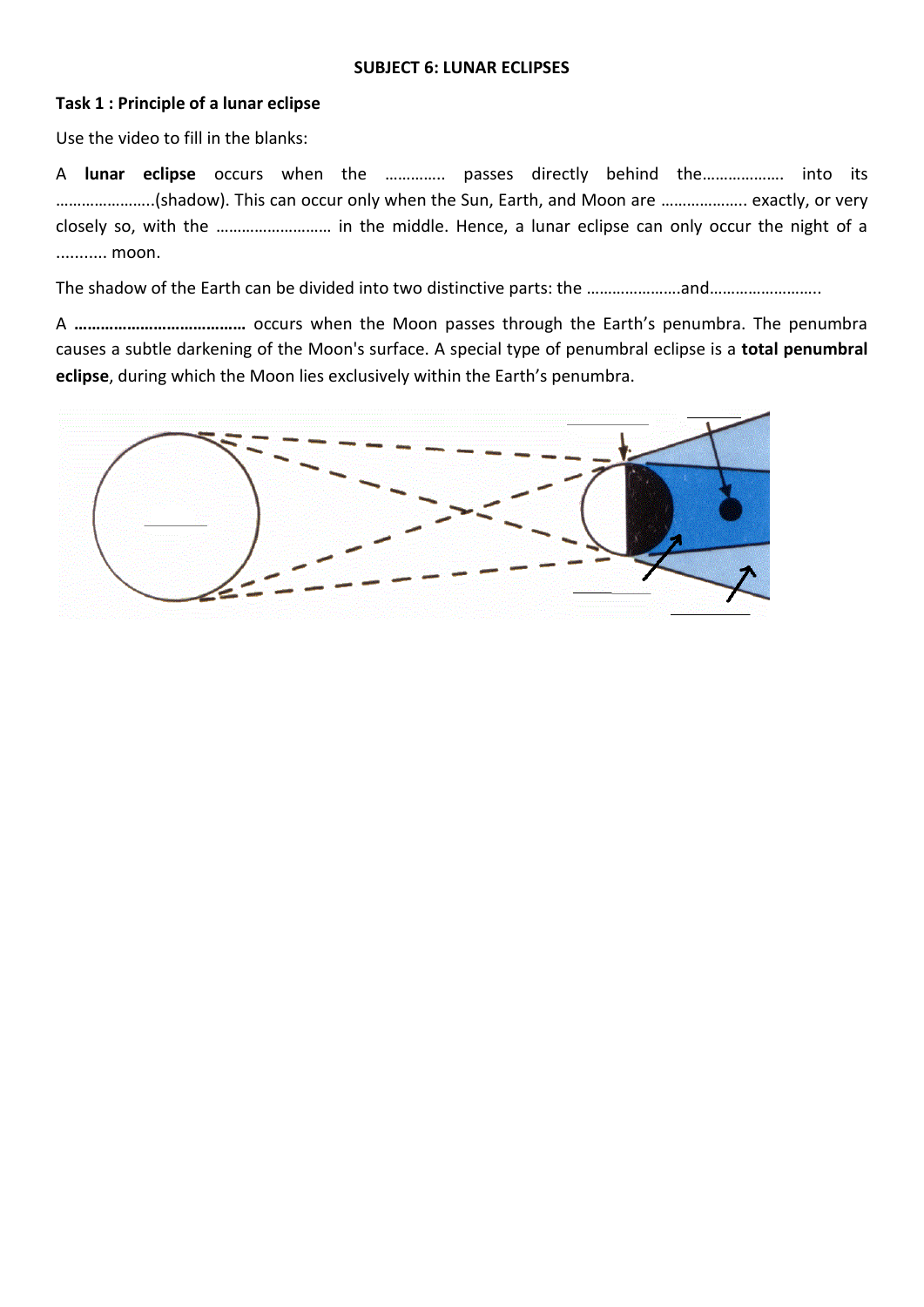## **Task 2: Diameter of the Moon & distance to Earth**



This photo shows the Moon penetrating the Earth's umbra, which we assume circular.

Let  $D_0$  be the Earth's umbra diameter and  $D_M$  the Moon's diameter.

1. Work out the ratio  $\frac{D_0}{D_M}$ .

The **angular diameter** or **apparent size** of an object as seen from a given position is the "visual diameter" of the object measured as an angle.



- 2. The Earth's radius is approximately 6,370 km and the angular diameter of the Moon is 0.5°.
	- a. We consider the Earth's umbra is a cylinder. Find the Moon's diameter
	- b. Deduce the distance from Earth to Moon.